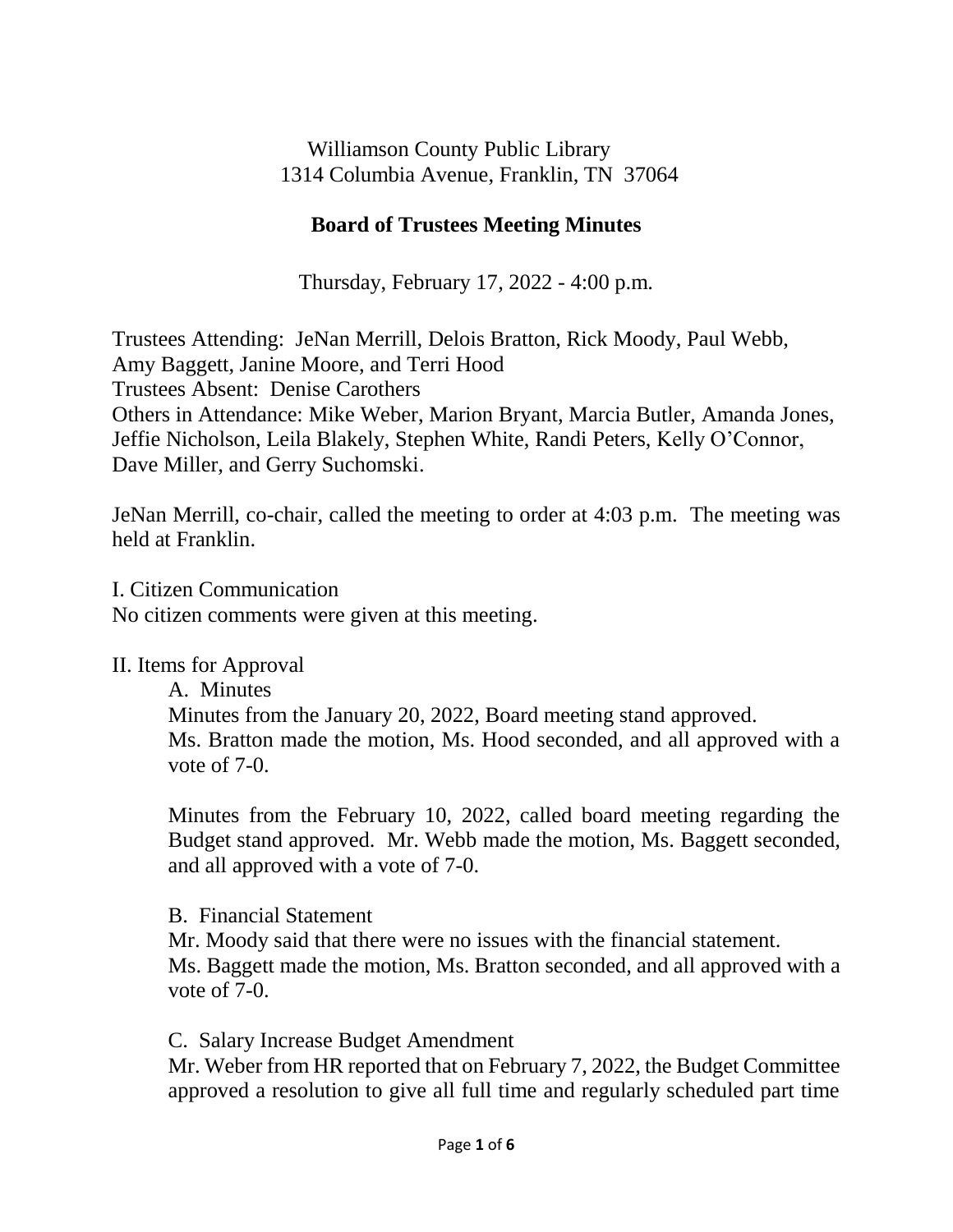county employees a \$1.00 per hour raise from the fund balance. The Commission also unanimously approved. The effective date was February 7, 2022, and it is a flat rate for all employees. The funds have been put into two budget lines, full time (called Librarians) and part time, for the Library Board to motion and vote on. Mr. Moody made the motion, Mr. Webb seconded, and all approved with a 7-0 vote. Ms. Merrill thanked Mr. Weber and the county for making the raise possible. There is also discussion in the County Commission for a further raise beginning in July.

Re: the FY 2022-2023 Capital Requests - Ms. Jones said that the \$10,000 capital request increase for Study Room Design, approved on February 10, 2022, does not need to be added because that amount will roll over from the current capital budget. Ms. Moore made a motion to remove the \$10,000 from the 2022-2023 Capital Requests, Ms. Bratton seconded, and all approved with a vote of 7-0.

# III. Decision / Discussion Items

A. Director Search Committee

Ms. Merrill suggested that the Board officers be on this committee. Mr. Webb made the motion, Ms. Hood seconded, and all approved with a 7-0 vote. Ms. Merrill said that Ms. Bryant from BRR has given good suggestions, as well as Mr. Weber from HR. Ms. Merrill will write an email regarding the Director Search Committee to be sent to the Library staff and the Board.

## B. Collection Development Policy

Ms. Butler said that she had feedback on the policy from BRR. Sharon Reily did the edit – making the strike through to the old policy version that is being deleted and making the new wording in red. The only change made in the policy since January was additional wording in the Weeding section. Ms. Moore thanked the committee for all the work they did, paring the policy down to usable. Ms. Merrill asked how it will be "publicized". It will be on the U-drive and accessed by all WCPL branches.

Some of the parts removed from the policy will be in procedures. Ms. Merrill asked that Ms. Butler keep the Board informed of the committee's progress on developing the Procedures Manual.

The committee will take another look at the Reconsideration form. The final policy, which will include the Request for Reconsideration of Materials form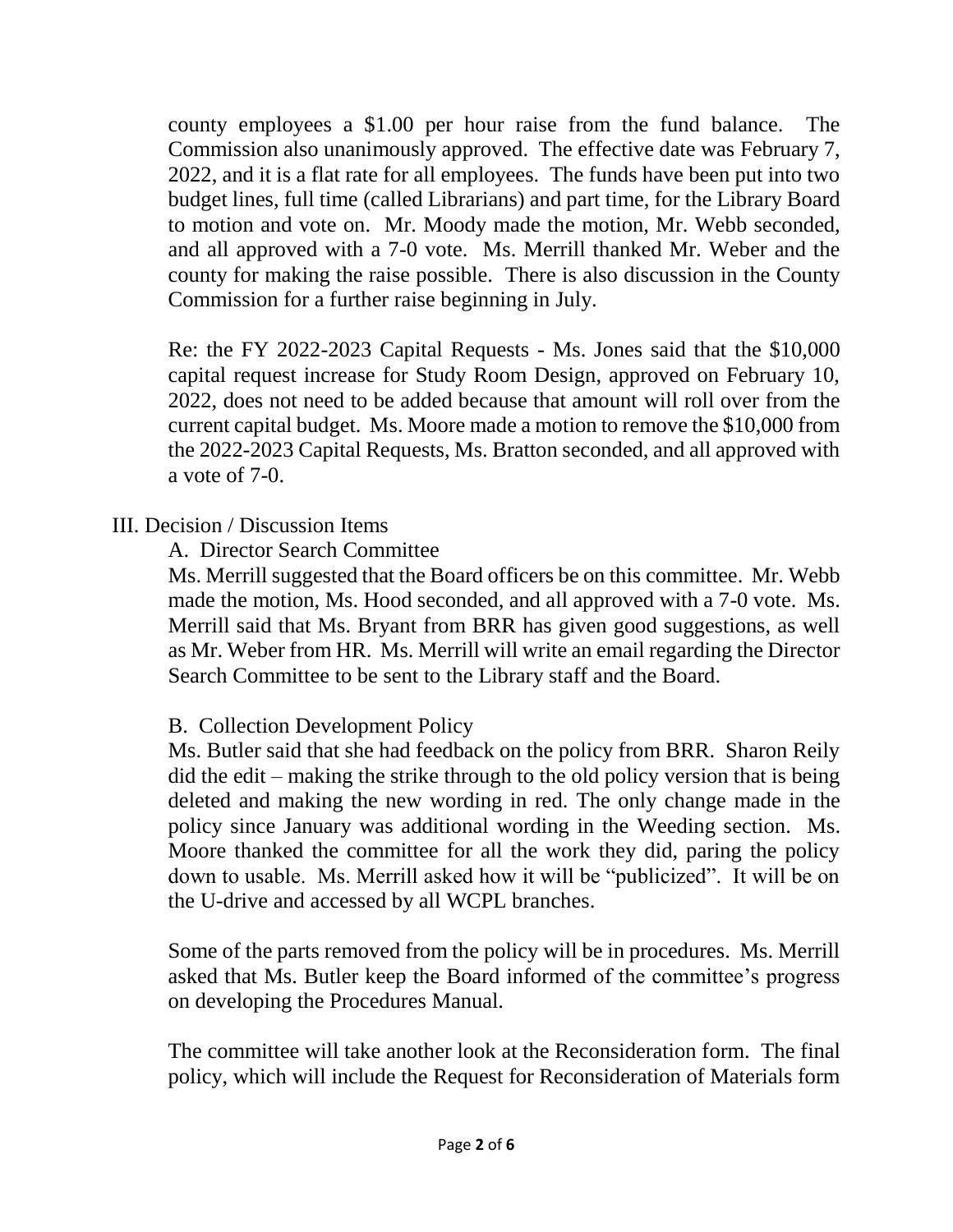and the Standards for Collection page from the 2018 Tennessee Standards for Non-Metropolitan Public Libraries, will be emailed to the Board.

Ms. Moore motioned to accept the Collection Development Policy, Mr. Webb seconded, and all approved with a 7-0 vote.

If sheet music is donated to the Library, it is sent to MTSU's Music Department.

- C. Board Committee Reports
	- 1. Objectives No report.

2. Budget – Approved at the February 10, 2022 meeting. No further report.

- 3. Policy No further report.
- 4. Personnel No report today.
- E. Scheduled Reviews
	- 1. Organizational Chart

The chart showing the current organization was in the agenda packet and in the trustee folders. The Technical Services titles were updated. Mr. Moody said the chart needs revision so that fewer people report to the Library director. For example, the volunteer coordinator does not need to report to the director. Ms. Nicholson said that since the volunteer coordinator's desk is currently in the Reference Department, she could report to her. Mr. Webb suggested that the final decision for structure could be made when the new director is hired.

Agenda Packets – All items in the Agenda Packets are emailed to the trustees and more. Hard copies of the entire packet will be printed for the co-chairs. Three items - the Agenda, the Year to Date Financial Report, and the Statistics - will be printed for the other trustees and the BRR director/assistant director. The Agenda will be printed for others who are expected to attend.

Increasing the WCPL Cardholders – The statistics show that the number of WCPL cardholders is going down. Mr. Webb asked if the Brentwood and Spring Hill libraries would publicize things that WCPL has that they do not have. Ms. Bryant doubts that would happen. Possibly WCPL staff could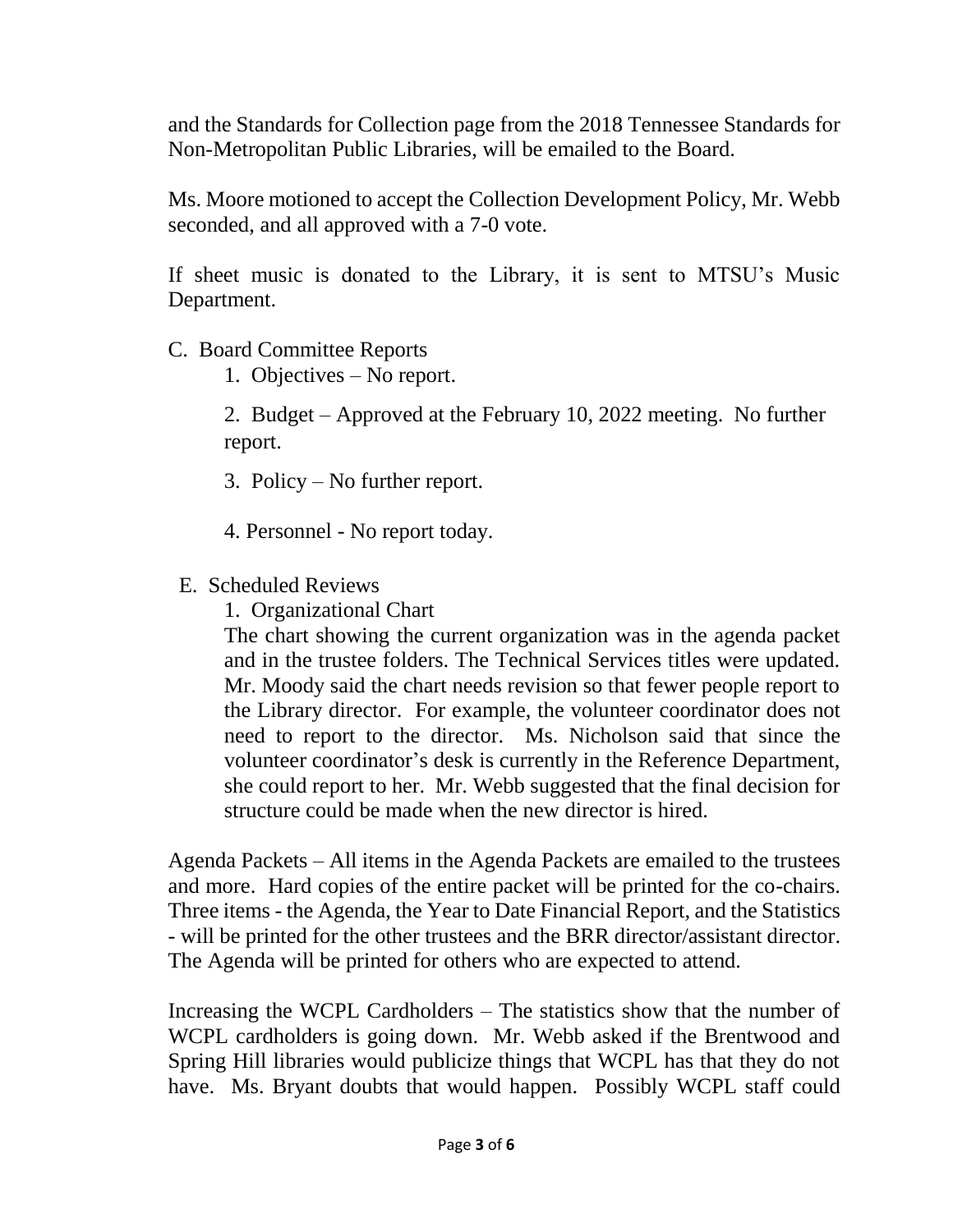check with Spring Hill Library to see if they will tell people that they can get a WCPL application there. WCPL would do the same for them in return.

The Volunteer/Outreach Coordinator has booths at local events where she provides Library information and hands out and accepts library card applications. She could look into the cost of welcome postcards. Welcome Wagon was mentioned. They charge a fee for businesses that want to be included. When Ms. Merrill purchased her new house, she received a book that listed information about the Library. She said that more thought is needed about increasing the number of cardholders.

### IV. Reports

A. County Commissioner

Mr. Webb reported that the Budget Committee will continue working until June.

This is an election year for every county office except tax assessor. February 17 was the deadline date for people running for office to turn in their paperwork.

#### B. Buffalo River Regional Library

Ms. Bryant emailed the February 2022 BRR Report with workshop, event, and training information to the trustees. The Tennessee State Library and Regional Library System have developed Core Competencies Online Training modules that can provide skills and knowledge considered essential for Tennessee library staff.

There will be one last BRR meeting. Then informal meetings for board chairs will begin.

#### C. News from Other Libraries

Ms. Moore is the representative from WCPL to the Brentwood Library Board. Brentwood has a new Children's librarian. They, too, are struggling to fill positions. Every year, they do a librarian summit. They have a board member recruitment pack. Ms. Moore has a copy.

Library Legislative Day is March 15. Ms. Moore will send the information to the board.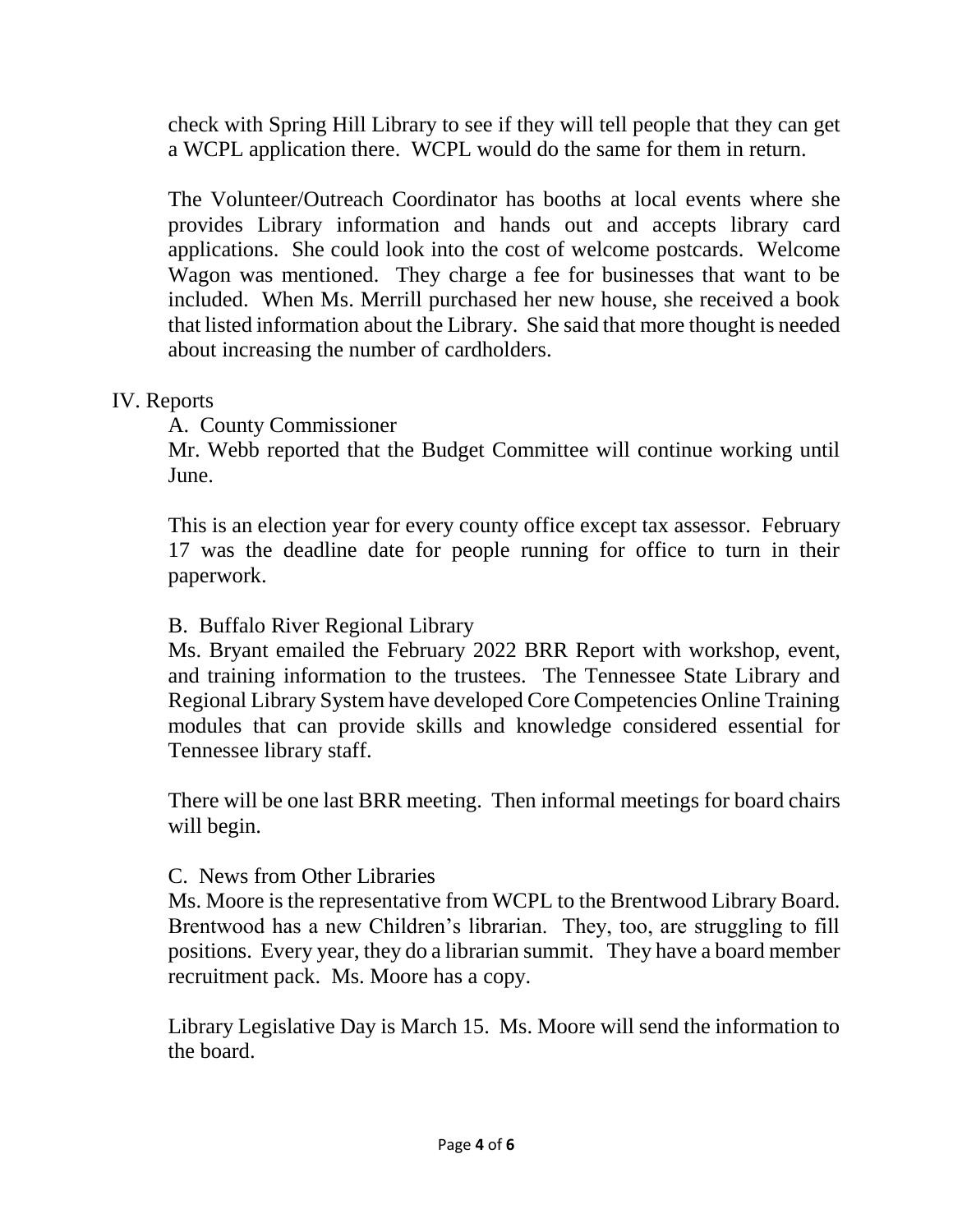D. State Library Tour

The original tour had been canceled. Now the Brentwood, Spring Hill, and WCPL trustees have organized a new tour, scheduled for Wednesday, March 30, at 10:30-11:30 a.m.

## E. Foundation

Ms. O'Conner said that the Foundation Board has a new member. A strategic planning session is coming up.

The Foundation Breakfast at the Main library will be held on Thursday, February 24, 7:30-9:00 a.m. They are hoping for 100-150 people. Circulation staff will be issuing library cards.

### F. Friends

The upcoming Friends of the WCPL (Main) book sale will be Friday-Sunday, February 18-20, 2022.

The Fairview Friends book sale will be held on Thursday-Saturday, February 24-26.

The trustees appreciate all that the Friends groups do for the Library.

G. Director's Report from the Interim Management Team (IMT) Ms. Nicholson has gotten survey responses regarding the programs at Main. Most of the reviews were excellent and most were from seniors.

New Dell computers, 20 desktops and 7 laptops, have been ordered for WCPL as part of the Tech Grant. Also, the IT Department has a hired a new part time employee, Landon Nelson, to assist at the Library. He is being shown each of the branches. Ms. Merrill said that the Board appreciates the monthly IT reports.

## H. Board Chair

The trustees and Library staff received an email from Dolores Greenwald saying that her first official retirement day will be March 27, 2022. Mr. White should delete Ms. Greenwald's WCPL email and other accounts before the 27<sup>th</sup> and should let her know what date this will occur.